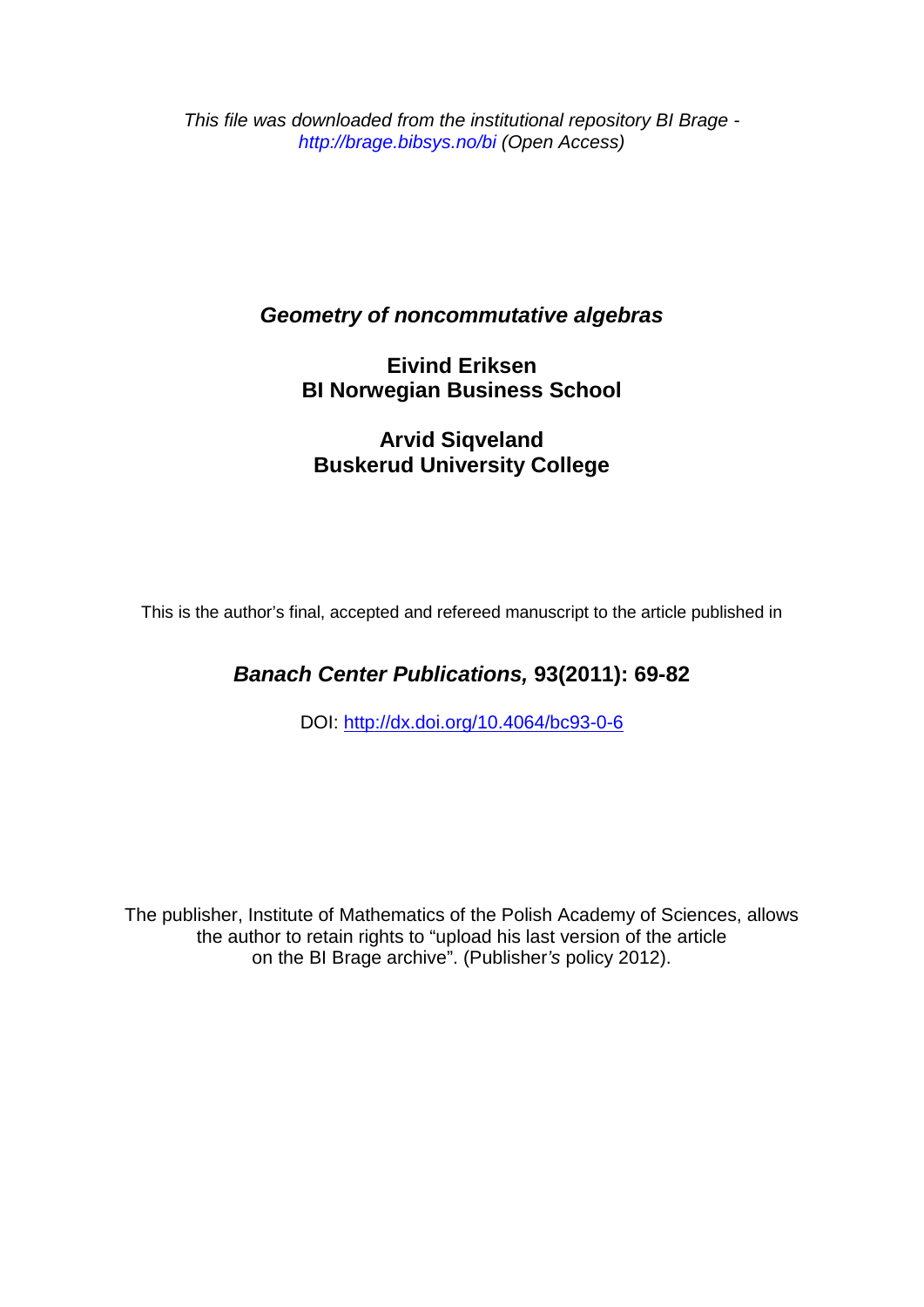ALGEBRA, GEOMETRY AND MATHEMATICAL PHYSICS BANACH CENTER PUBLICATIONS, VOLUME 93 INSTITUTE OF MATHEMATICS POLISH ACADEMY OF SCIENCES WARSZAWA 2011

## GEOMETRY OF NONCOMMUTATIVE ALGEBRAS

EIVIND ERIKSEN

BI Norwegian School of Management, N-0442 Oslo, Norway E-mail: eivind.eriksen@bi.no

### ARVID SIQVELAND

Buskerud University College, P.O. Box 235, N-3603 Kongsberg, Norway E-mail: arvid.siqveland@hibu.no

Abstract. There has been several attempts to generalize commutative algebraic geometry to the noncommutative situation. Localizations with good properties rarely exist for noncommutative algebras, and this makes a direct generalization difficult. Our point of view, following Laudal, is that the points of the noncommutative geometry should be represented as simple modules, and that noncommutative deformations should be used to obtain a suitable localization in the noncommutative situation.

Let  $A$  be an algebra over an algebraically closed field  $k$ . If  $A$  is commutative and finitely generated over k, then any simple A-module has the form  $M = A/m$ , the residue field, for a maximal ideal  $\mathfrak{m} \subseteq A$ , and the commutative deformation functor  $\mathrm{Def}_{M}$  has formal moduli  $\ddot{A}_{\mathfrak{m}}$ . In the general case, we may replace the A-module  $A/\mathfrak{m}$  with the simple A-module M, and use the formal moduli of the commutative deformation functor  $\mathsf{Def}_{M}$  as a replacement for the complete local ring  $\tilde{A}_{m}$ . We recall the construction of the commutative scheme simp(A), with points in bijective correspondence with the simple  $A$ -modules of finite dimension over  $k$ , and with complete local ring at a point M isomorphic to the formal moduli of the corresponding simple module M.

The scheme  $\text{simp}(A)$  has good properties, in particular when there are no infinitesimal relations between different points, i.e. when  $\text{Ext}_{A}^{1}(M, M') = 0$  for all pairs of non-isomorphic simple A-modules  $M, M'$ . It does not, however, characterize  $A$ . We use noncommutative deformation theory to define localizations, in general.

We consider the quantum plane, given by  $A = k\langle x, y \rangle/(xy - qyx)$ , as an example. This is an Artin-Schelter algebra of dimension two.

2010 Mathematics Subject Classification: Primary 14A22; Secondary 16G20.

Key words and phrases: noncommutative algebraic geometry, simple modules. The paper is in final form and no version of it will be published elsewhere.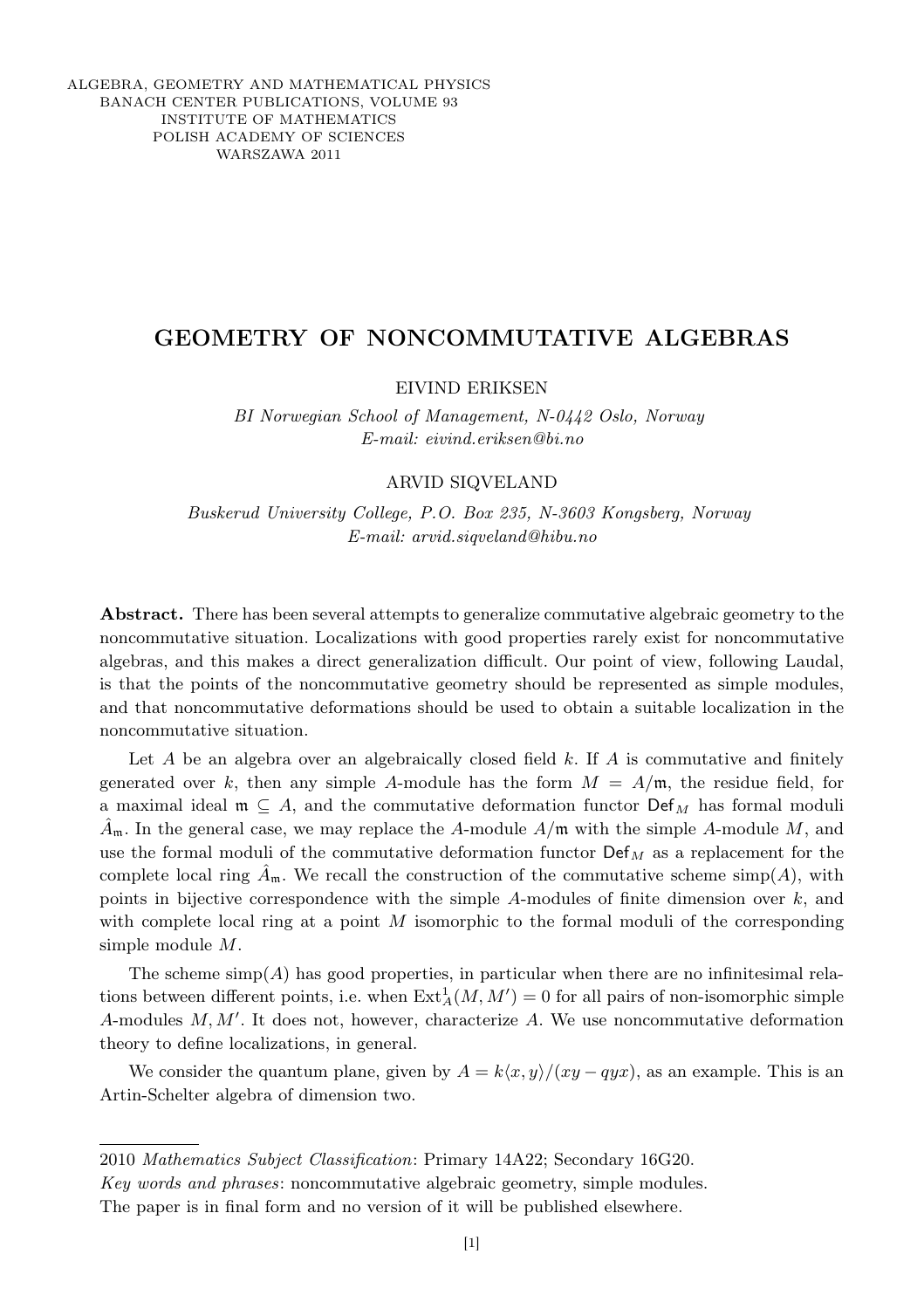1. Noncommutative deformations of modules. Let  $k$  be a field. For any integer  $r \geq 1$ , we consider the category  $a_r$  of r-pointed Artinian k-algebras. We recall that an object in  $a_r$  is an Artinian ring R, together with a pair of structural ring homomorphisms  $f: k^r \to R$  and  $g: R \to k^r$  with  $g \circ f = id$ , such that the radical  $I(R) = \text{ker}(g)$  is nilpotent. The morphisms of  $a_r$  are the ring homomorphisms that commute with the structural morphisms. It follows from this definition that  $I(R)$  is the Jacobson radical of R, and therefore that the simple right R-modules are the projections  $\{k_1, \ldots, k_r\}$  of  $k^r$ .

Let A be an associative k-algebra. For any family  $\mathcal{M} = \{M_1, \ldots, M_r\}$  of right Amodules, there is a noncommutative deformation functor  $\textsf{Def}_{\mathcal{M}}: a_r \to \textsf{Sets}$ , introduced in Laudal [\[4\]](#page-13-0); see also Eriksen [\[2\]](#page-13-1). For an algebra  $R$  in  $a_r$ , we recall that a deformation of M over R is a pair  $(M_R, \{ \tau_i \}_{1 \leq i \leq r})$ , where  $M_R$  is an R-A bimodule (on which k acts centrally) that is R-flat, and  $\tau_i : k_i \otimes_R M_R \to M_i$  is an isomorphism of right A-modules for  $1 \leq i \leq r$ . Moreover,  $(M_R, \{\tau_i\})$  and  $(M'_R, \{\tau'_i\})$  are equivalent deformations over R if there is an isomorphism  $\eta: M_R \to M'_R$  of R-A bimodules such that  $\tau_i = \tau'_i \circ (1 \otimes \eta)$ for  $1 \leq i \leq r$ . One may prove that  $M_R$  is R-flat if and only if

$$
M_R \cong (R_{ij} \otimes_k M_j) = \begin{pmatrix} R_{11} \otimes_k M_1 & R_{12} \otimes_k M_2 & \dots & R_{1r} \otimes_k M_r \\ R_{21} \otimes_k M_1 & R_{22} \otimes_k M_2 & \dots & R_{2r} \otimes_k M_r \\ \vdots & \vdots & \ddots & \vdots \\ R_{r1} \otimes_k M_1 & R_{r2} \otimes_k M_2 & \dots & R_{rr} \otimes_k M_r \end{pmatrix}
$$

considered as a left R-module, and a deformation in  $\text{Def}_{\mathcal{M}}(R)$  may be thought of as a right multiplication  $A \to \text{End}_R(M_R)$  of A on the left R-module  $M_R$  that lifts the multiplication  $\rho : A \to \bigoplus_i \text{End}_k(M_i)$  of A on the family  $\mathcal M$ .

Let us assume that M is a swarm, i.e. that  $\text{Ext}^1_A(M_i, M_j)$  has finite dimension over k for  $1 \leq i, j \leq r$ . Then  $\text{Def}_{\mathcal{M}}$  has a pro-representing hull or a formal moduli  $(H, M_H)$ , see Laudal [\[4\]](#page-13-0), Theorem 3.1. This means that H is a complete r-pointed k-algebra in the pro-category  $\hat{a}_r$ , and that  $M_H \in \text{Def}_{\mathcal{M}}(H)$  is a family defined over H with the following versal property: For any algebra R in  $a_r$  and any deformation  $M_R \in \text{Def}_{\mathcal{M}}(R)$ , there is a morphism  $\phi: H \to R$  in  $\hat{a}_r$  such that  $\text{Def}_{\mathcal{M}}(\phi)(M_H) = M_R$ . The formal moduli  $(H, M_H)$ is unique up to non-canonical isomorphism. However, the morphism  $\phi$  is not uniquely determined by  $(R, M_R)$ .

When  $M$  is a swarm with formal moduli  $(H, M_H)$ , right multiplication on the  $H-A$ bimodule  $M_H$  by elements in A determines an algebra homomorphism

$$
\eta:A\to\mathrm{End}_{H}(M_{H})
$$

We write  $\mathcal{O}^A(\mathcal{M}) = \text{End}_H(M_H)$  and call it the *algebra of observables*. Since  $M_H$  is H-flat, we have that  $\text{End}_H(M_H) \cong (H_{ij} \widehat{\otimes}_k \text{Hom}_k(M_i, M_j)),$  and it follows that  $\mathcal{O}^A(\mathcal{M})$ is explicitly given as the matrix algebra

$$
\begin{pmatrix}\nH_{11}\widehat{\otimes}_k \operatorname{End}_k(M_1) & H_{12}\widehat{\otimes}_k \operatorname{Hom}_k(M_1, M_2) & \dots & H_{1r}\widehat{\otimes}_k \operatorname{Hom}_k(M_1, M_r) \\
H_{21}\widehat{\otimes}_k \operatorname{Hom}_k(M_2, M_1) & H_{22}\widehat{\otimes}_k \operatorname{End}_k(M_2) & \dots & H_{2r}\widehat{\otimes}_k \operatorname{Hom}_k(M_2, M_r) \\
\vdots & \vdots & \ddots & \vdots \\
H_{r1}\widehat{\otimes}_k \operatorname{Hom}_k(M_r, M_1) & H_{r2}\widehat{\otimes}_k \operatorname{Hom}_k(M_r, M_2) & \dots & H_{rr}\widehat{\otimes}_k \operatorname{End}_k(M_r)\n\end{pmatrix}
$$

Let us write  $\rho_i: A \to \text{End}_k(M_i)$  for the structural algebra homomorphism defining the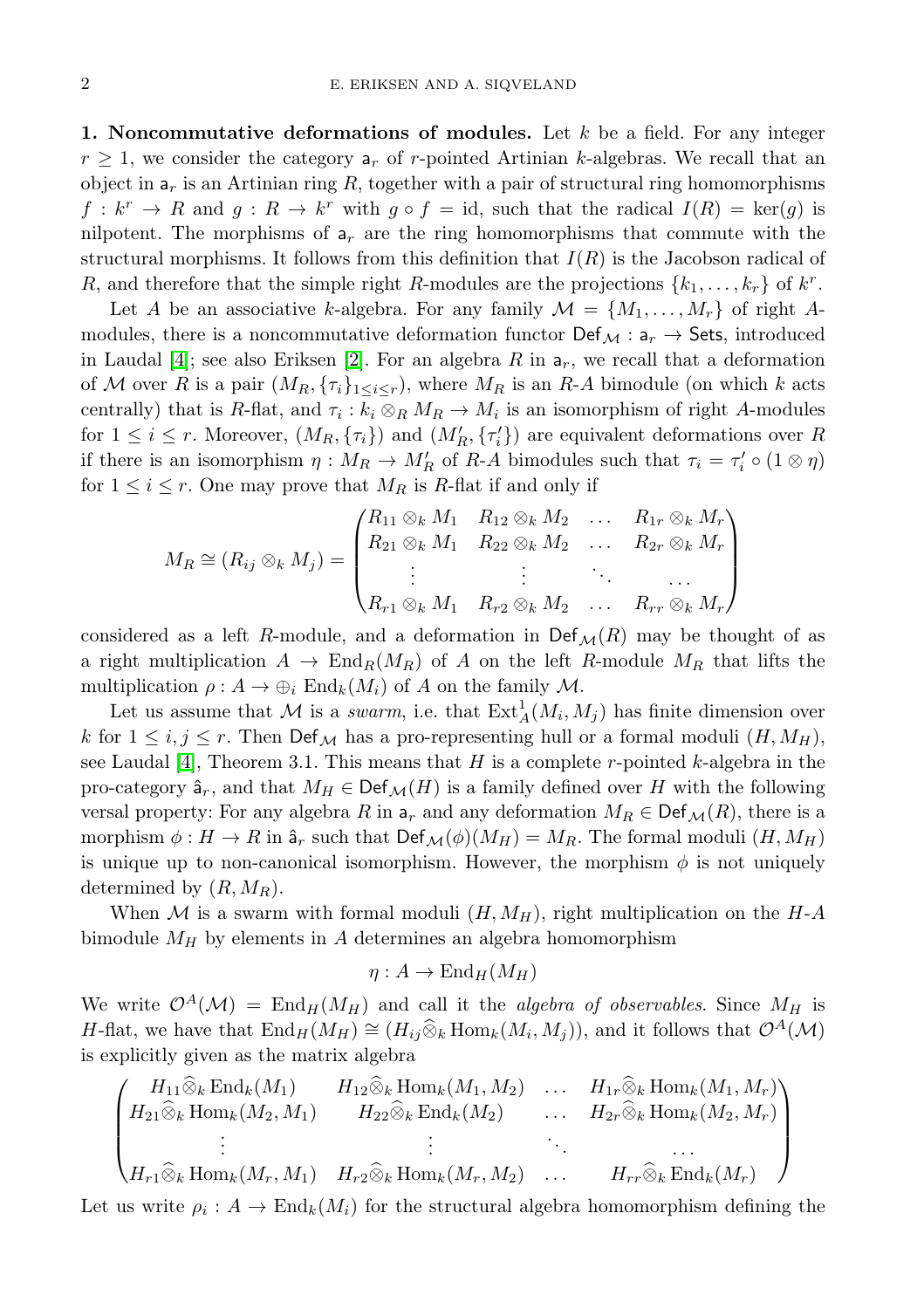right A-module structure on  $M_i$  for  $1 \leq i \leq r$ , and

$$
\rho: A \to \bigoplus_{1 \leq i \leq r} \text{End}_k(M_i)
$$

for their direct sum. Since H is a complete r-pointed algebra in  $\hat{a}_r$ , there is a natural morphism  $H \to k^r$ , inducing an algebra homomorphism

$$
\pi: \mathcal{O}^A(\mathcal{M}) \to \bigoplus_{1 \leq i \leq r} \mathrm{End}_k(M_i)
$$

By construction, there is a right action of  $\mathcal{O}^{A}(\mathcal{M})$  on the family M extending the right action of A, in the sense that the diagram



commutes.

LEMMA 1.1. Let  $f : A \rightarrow B$  be an algebra homomorphism, and let M be a swarm of right B-modules. If  $M$  is a swarm of right A-modules via f, then then there is a natural algebra homomorphism  $\mathcal{O}^A(\mathcal{M}) \to \mathcal{O}^B(\mathcal{M})$  such that the diagram



commutes.

*Proof.* Let  $(H^A, M_{H^A})$  be the formal moduli of  $\text{Def}_{\mathcal{M}}^A$ , the noncommutative deformation functor of M considered as a family of right A-modules, and let  $(H^B, M_{H^B})$  be the formal moduli of  $\mathsf{Def}_{\mathcal{M}}^B$ , the noncommutative deformation functor of  $\mathcal M$  considered as a family of right B-modules. Since  $M_{H^B} \in \mathrm{Def}_{\mathcal{M}}^A(H^B)$  is also a lifting of A-modules to  $H^B$ , there is a natural morphism  $H^A \to H^B$  by the versal property of  $H^A$ , and hence a natural morphism  $\mathcal{O}^{A}(\mathcal{M}) \to \mathcal{O}^{B}(\mathcal{M})$ .

2. Laudal's Generalized Burnside Theorem. Let  $A$  be a finite-dimensional algebra over a field k. Then the simple right modules over A are the simple right modules over the semi-simple quotient algebra  $A/\text{rad}(A)$ , where  $\text{rad}(A)$  is the Jacobson radical of A. By the classification theory for semi-simple algebras, it follows that there are finitely many non-isomorphic simple right A-modules.

We consider the noncommutative deformation functor  $\textsf{Def}_{\mathcal{M}}: \mathsf{a}_r \to \textsf{Sets}$  of the family  $\mathcal{M} = \{M_1, M_2, \ldots, M_r\}$  of simple right A-modules. Clearly, M is a swarm, hence  $\textsf{Def}_{\mathcal{M}}$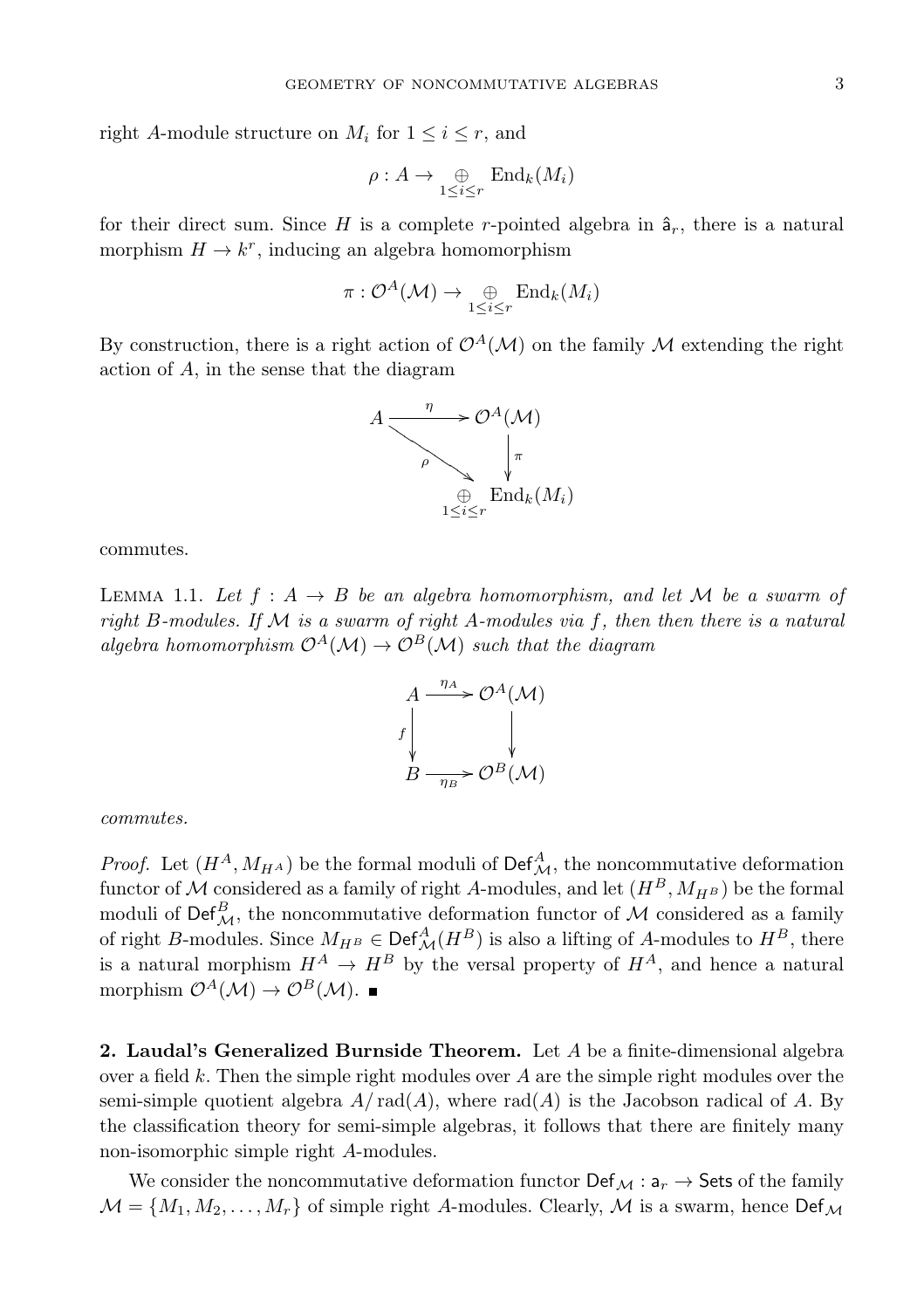has a formal moduli  $(H, M_H)$ , and we consider the commutative diagram



By a classical result, due to Burnside, the algebra homomorphism  $\rho$  is surjective when k is algebraically closed. This result may be stated in the following form:

THEOREM 2.1 (Burnside's Theorem). If  $\text{End}_A(M_i) = k$  for  $1 \le i \le r$ , then  $\rho$  is surjective. In particular,  $\rho$  is surjective when k is algebraically closed.

*Proof.* Consider the factorization  $A \to A/\text{rad}(A) \to \bigoplus_i \text{End}_k(M_i)$  of  $\rho$ . If End<sub>A</sub> $(M_i) = k$ for  $1 \leq i \leq r$ , then  $A/\text{rad}(A) \to \bigoplus_i \text{End}_k(M_i)$  is an isomorphism by the classification theory for semi-simple algebras. Since  $\text{End}_A(M_i)$  is a division ring of finite dimension over k, it is clear that  $\text{End}_A(M_i) = k$  whenever k is algebraically closed.

Let us write  $\bar{\rho}$ :  $A/\text{rad } A \to \bigoplus_i \text{End}_k(M_i)$  for the algebra homomorphism induced by ρ. We observe that ρ is surjective if and only if ρ is an isomorphism. Moreover, let us write  $J = \text{rad}(\mathcal{O}^A(\mathcal{M}))$  for the Jacobson radical of  $\mathcal{O}^A(\mathcal{M})$ . Then we see that

$$
J = (\text{rad}(H)_{ij} \widehat{\otimes}_k \text{Hom}_k(M_i, M_j)) = \text{ker}(\pi)
$$

Since  $\rho(\text{rad } A) = 0$  by definition, it follows that  $\eta(\text{rad } A) \subseteq J$ . Hence there are induced morphisms

$$
\mathrm{gr}(\eta)_q : \mathrm{rad}(A)^q / \mathrm{rad}(A)^{q+1} \to J^q / J^{q+1}
$$

for all  $q \geq 0$ . We may identify  $\operatorname{gr}(\eta)_0$  with  $\overline{\rho}$ , since  $\mathcal{O}^A(\mathcal{M})/J \cong \bigoplus_i \operatorname{End}_k(M_i)$ . The conclusion in Burnside's Theorem is therefore equivalent to the statement that  $gr(\eta)_0$  is an isomorphism.

Theorem 2.2 (Laudal's Generalized Burnside Theorem). Let A be a finite-dimensional algebra over a field k, and let  $\mathcal{M} = \{M_1, M_2, \ldots, M_r\}$  be the family of simple right A-modules. If  $\text{End}_A(M_i) = k$  for  $1 \leq i \leq r$ , then  $\eta : A \to \mathcal{O}^A(\mathcal{M})$  is an isomorphism. In particular,  $\eta$  is an isomorphism when  $k$  is algebraically closed.

*Proof.* Since A and  $\mathcal{O}^A(\mathcal{M})$  are complete in the rad(A)-adic and J-adic topologies, it follows that  $\eta$  is surjective if  $A \to \mathcal{O}^A(\mathcal{M})/J^2$  is surjective. It is therefore enough to prove that  $\eta$  is injective and that  $gr(\eta)_q$  is an isomorphism for  $q = 0$  and  $q = 1$ . By Burnside's Theorem, we know that  $gr(\eta)_0$  is an isomorphism. To prove that  $\eta$  is injective, let us consider the kernel ker( $\eta$ )  $\subseteq A$ . It is determined by the obstruction calculus of  $Def_{\mathcal{M}}$ ; see Laudal [\[4\]](#page-13-0), Theorem 3.2 for details. When A is finite-dimensional, the right regular A-module  $A_A$  has a decomposition series

$$
0 = F_0 \subseteq F_1 \subseteq \cdots \subseteq F_n = A_A
$$

with  $F_p/F_{p-1}$  a simple right A-module for  $1 \leq p \leq n$ . That is,  $A_A$  is an *iterated extension* of the modules in  $M$ . This implies that  $\eta$  is injective; see Laudal [\[4\]](#page-13-0), Corollary 3.1. Finally, we must prove that  $gr(\eta)_1 : rad(A)/ rad(A)^2 \to J/J^2$  is an isomorphism. This follows from the Wedderburn-Malcev Theorem; see Laudal [\[4\]](#page-13-0), Theorem 3.4 for details.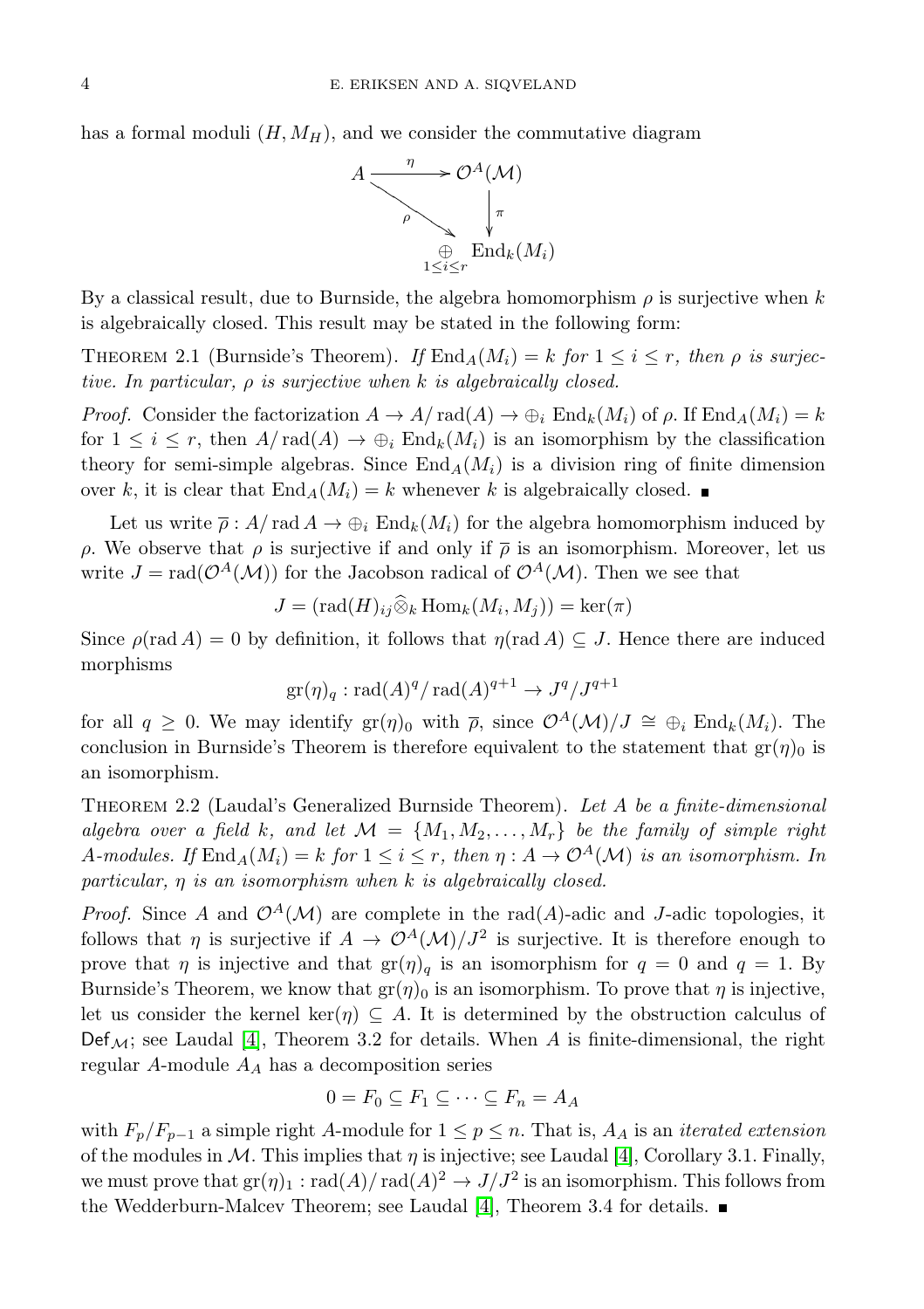3. Properties of the algebra of observables. Let  $A$  be a finitely generated algebra over a field k, and let  $\mathcal{M} = \{M_1, \ldots, M_r\}$  be any family of right A-modules of finite dimension over  $k$ . Even though  $A$  may be non-Noetherian, and it may be difficult to compute  $\text{Ext}_{A}^{1}(M_{i}, M_{j})$  using free resolutions, we may show the following result:

<span id="page-5-0"></span>LEMMA 3.1. If  $A$  is a finitely generated  $k$ -algebra and  $M$  is a family of finite-dimensional right A-modules, then M is a swarm.

*Proof.* We have that  $\text{Ext}^1_A(M_i, M_j) \cong \text{HH}^1(A, \text{Hom}_k(M_i, M_j))$  for  $1 \leq i, j \leq r$ . The Hochschild cohomology group is given by

 $\operatorname{HH}^1(A, \operatorname{Hom}_k(M_i, M_j)) = \operatorname{Der}_k(A, \operatorname{Hom}_k(M_i, M_j)) / \operatorname{Inner}_k(A, \operatorname{Hom}_k(M_i, M_j))$ 

where we write  $\text{Inner}_k(A, \text{Hom}_k(M_i, M_j))$  for the inner derivations of A with values in  $\text{Hom}_k(M_i, M_j)$ . Since a derivation is determined by its values on a set algebra generators and  $\dim_k \text{Hom}_k(M_i, M_j) < \infty$ , it follows that  $\text{Ext}^1_A(M_i, M_j)$  has finite dimension over k for  $1 \leq i, j \leq r$ .

Hence  $\text{Def}_{\mathcal{M}}$  has a formal moduli  $(M, M_H)$ , and hence we may consider the algebra  $B = \mathcal{O}^{A}(\mathcal{M})$  of observables. It is clear that

$$
B/\operatorname{rad}(B)\cong \mathop{\oplus}\limits_i\operatorname{End}_k(M_i)
$$

is semi-simple, with  $\mathcal M$  as the set of simple modules, so  $\mathcal M$  is the family of simple right B-modules. In fact, it follows from the proof of Lemma [3.1](#page-5-0) that  $M$  is a swarm of B-modules, since a derivation on a power series algebra in a finite number of variables  $\{x_1, \ldots, x_m\}$  is determined by its values on  $x_i$  for  $1 \leq i \leq m$ .

PROPOSITION 3.2. If  $k$  is an algebraically closed field, then the algebra homomorphism  $\eta_B : B \to \mathcal{O}^B(\mathcal{M})$  is an isomorphism.

*Proof.* Since  $M$  is a swarm of A-modules and of B-modules, we may consider the commutative diagram



for all  $n \geq 1$ , where  $B_n = B/(\text{rad }B)^n$ . By Laudal's Generalized Burnside Theorem,  $\eta_{B_n}$ is an isomorphism for all  $n \geq 1$ . Since any deformation of the family  $\mathcal{M}$ , as B-module is also a deformation as  $B_n$ -module, for some n, it follows that C is the projective limit of  $\mathcal{O}^{B_n}(\mathcal{M})$ , hence the algebra homomorphism  $\eta_B$  is also an isomorphism.

In particular, the proposition implies that the assignment  $(A, \mathcal{M}) \rightarrow (B, \mathcal{M})$  is a closure operation when k is algebraically closed. In other words, the algebra  $B = \mathcal{O}^A(\mathcal{M})$ has the following properties: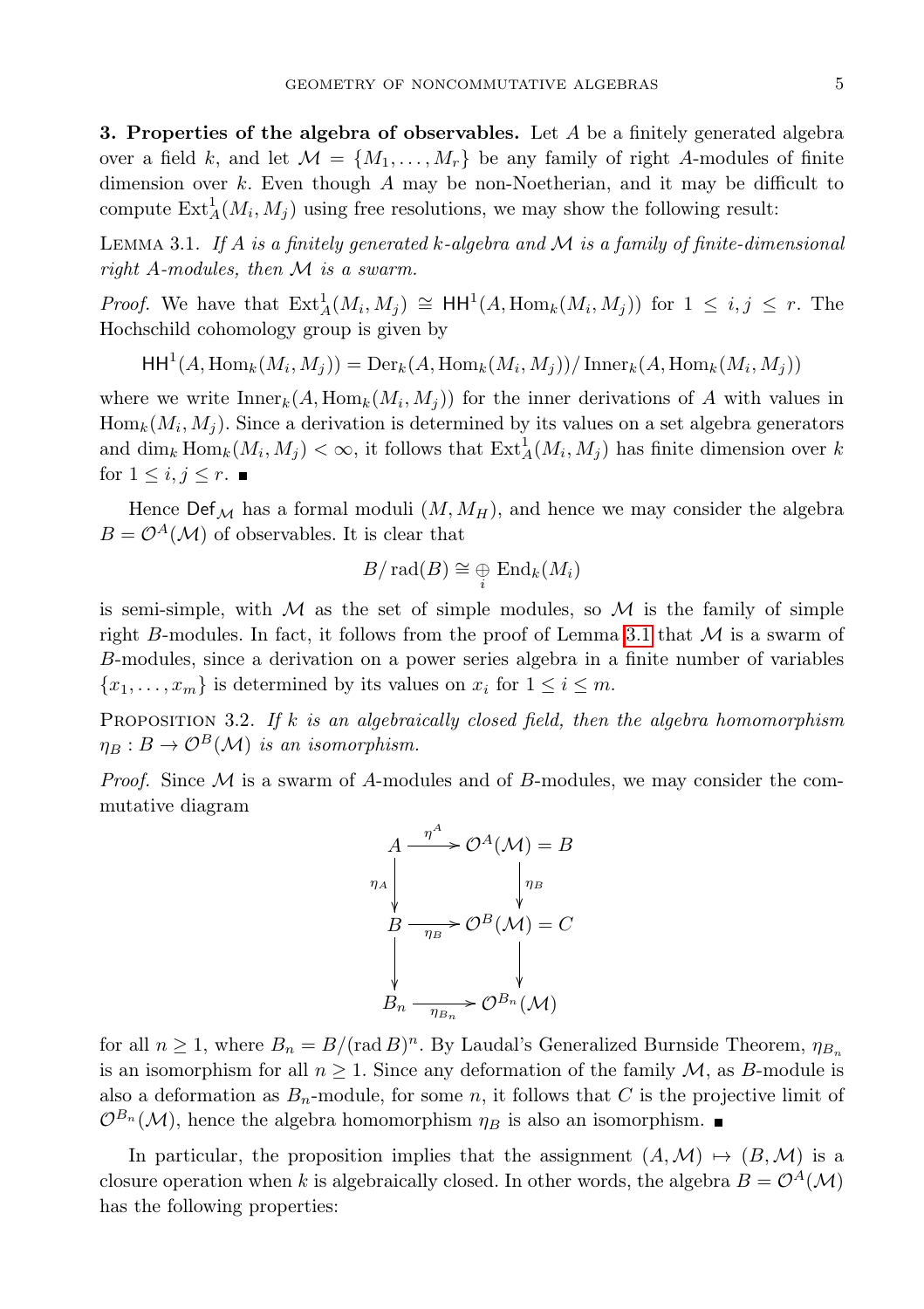- 1. The family  $M$  is the family of simple B-modules.
- 2. The family  $M$  has the same module-theoretic properties, in terms of extensions, higher extensions and Massey products, considered as a family of modules over B as over A.

Moreover, these properties characterize the algebra  $B = \mathcal{O}^{A}(\mathcal{M})$ , and make it natural to call it the algebra of observables.

4. Finite dimensional simple representations. Let  $k$  be an algebraically closed field, and let A be a finitely generated k-algebra. We denote by  $\text{simp}_n(A)$  the set of isomorphism classes of simple right A-modules M of dimension  $\dim_k M = n$ , and by

$$
simp(A) = \bigcup_{n\geq 1} simp_n(A)
$$

the set of isomorphism classes of simple right A-modules of finite dimension over k.

Let  $\rho: A \to \text{End}_k(M)$  be the structure morphism of a simple module  $M \in \text{simp}_n(A)$ , and let  $\mathfrak{m}_M = \text{ker}(\rho)$  be the corresponding primitive ideal. It follows from Burnside's Theorem that  $\mathfrak{m}_M \subseteq A$  is a maximal ideal. We define the radical

$$
\mathrm{rad}(A)^{\infty} = \bigcap_{\substack{M \in \mathrm{simp}(A) \\ m \ge 1}} \mathfrak{m}_M^m
$$

and say that A is geometric if  $rad(A)^\infty = 0$ .

EXAMPLE 4.1. The free associative k-algebra  $A = k\langle x_1, x_2, \ldots, x_d \rangle$  is geometric. On the other hand, a simple k-algebra A is geometric only if it has finite dimension over  $k$ . In particular, the first Weyl algebra  $A_1(k)$  is not geometric.

**5. The commutative scheme structure.** Let k be an algebraically closed field, and let  $A$  be a finitely generated geometric  $k$ -algebra. In this section, we shall discuss the commutative scheme structure of  $\text{simp}_n(A)$ .

For any integer  $n \geq 1$ , let  $I(n) \subseteq A$  be the ideal generated by the *n*-commutators  $\{[a_1, a_2, \ldots, a_{2n}] : a_1, a_2, \ldots, a_{2n} \in A\}$ . We recall that that *n*-commutators are given by

$$
[a_1, a_2, \dots, a_{2n}] = \sum_{\sigma \in S_{2n}} \text{sgn}(\sigma) \cdot a_{\sigma(1)} a_{\sigma(2)} \cdots a_{\sigma(2n)}
$$

for any sequence  $a_1, a_2, \ldots, a_{2n} \in A$ . We define  $A(n) = A/I(n)$  to be the corresponding factor algebra. For any  $M \in \text{simp}_n(A)$ , there is a factorization  $A \to A(n) \to \text{End}_k(M)$  of the structure morphism; see Formanek [\[3\]](#page-13-2). Hence any  $M \in \text{simp}_n(A)$  can be considered as a simple right  $A(n)$ -module in a natural way.

<span id="page-6-0"></span>LEMMA 5.1. Let M be a finite subset of simp A, let  $\mathfrak{r} = \cap_{M \in \mathcal{M}} m_M$ , and write J for the Jacobson radical of  $\mathcal{O}^A(\mathcal{M})$ . Then the algebra homomorphism

$$
A/\mathfrak{r}^m \to \mathcal{O}^A(\mathcal{M})/J^m
$$

induced by  $\eta: A \to \mathcal{O}^{A}(\mathcal{M})$  is surjective for all  $m \geq 2$ .

*Proof.* Since M is a swarm, we may consider the algebra homomorphism  $\eta : A \to \mathcal{O}^A(\mathcal{M})$ and the induced homomorphism  $\overline{\eta}: A/\mathfrak{r}^m \to \mathcal{O}^A(\mathcal{M})/J^m$ . We let  $B = A/\mathfrak{r}^m$ , which is a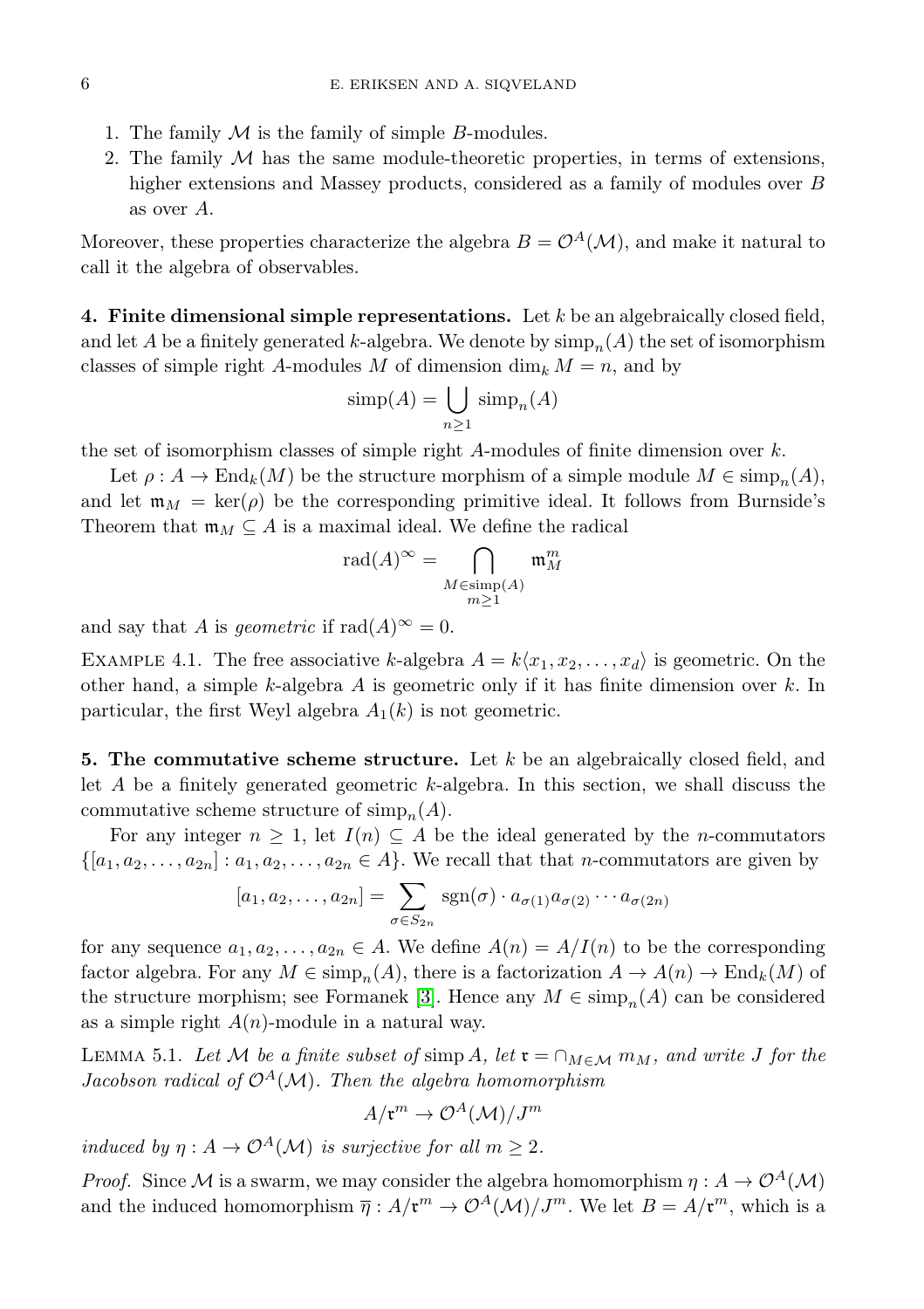finite dimensional  $k$ -algebra, and consider the natural commutative diagram



Since  $M$  is the family of simple right  $B$ -modules, it follows from Laudal's Generalized Burnside Theorem that  $\eta_B : B \to \mathcal{O}^B(\mathcal{M})$  is an isomorphism. The obvious homomorphism,  $\bar{\eta}$  induces an algebra morphism  $\alpha : \mathcal{O}^B(\mathcal{M}) \to \mathcal{O}^A(\mathcal{M})/J^m$  that commutes with  $\mathcal{O}^A(\mathcal{M}) \to \mathcal{O}^A(\mathcal{M})/J^m$ , and it follows that  $\alpha$  is surjective.

<span id="page-7-1"></span>PROPOSITION 5.2. Let  $M, N \in \text{simp}(A)$  be non-isomorphic simple left modules, and let  $\mathfrak{r} = \mathfrak{m}_M \cap \mathfrak{m}_N$ . Then we have

1.  $\text{Ext}^1_A(M,N) \cong \text{Ext}^1_{A/\mathfrak{r}^m}(M,N)$  for all  $m \geq 1$ , 2.  $\mathrm{Ext}^1_A(M,M) \cong \mathrm{Ext}^1_{A(n)}(M,M)$  with  $n = \dim_k M$ .

*Proof.* The first part follows from Lemma [5.1](#page-6-0) applied to  $\mathcal{M} = \{M, N\}$  for  $m = 2$ . For the second part, notice that any derivation maps a standard n-commutator into a sum of standard n-commutators. Hence any derivation of A with values in  $\text{End}_k(M)$  factors through  $A(n)$ .

EXAMPLE 5.3. We remark that we may well have that  $\text{Ext}^1_A(M, N)$  and  $\text{Ext}^1_{A(n)}(M, N)$ are non-isomorphic when  $M, N$  in  $\text{simp}_n(A)$  are non-isomorphic simple modules. Consider for example the algebra A with quotient  $A(1)$ , given by

$$
A = \begin{pmatrix} k[x] & k[x] \\ 0 & k[x] \end{pmatrix} \text{ and } A(1) = \begin{pmatrix} k[x] & 0 \\ 0 & k[x] \end{pmatrix}
$$

We see that  $\text{Ext}^1_A(M,N) \cong k$  and  $\text{Ext}^1_{A(1)}(M,N) = 0$  when  $M = k[x]/(x) \oplus 0$  and  $N = 0 \oplus k[x]/(x)$ . On the other hand, we have that  $\text{Ext}^1_A(M, M) \cong \text{Ext}^1_{A(1)}(M, M) \cong k$ and  $\text{Ext}^1_A(N,N) \cong \text{Ext}^1_{A(1)}(N,N) \cong k.$ 

<span id="page-7-0"></span>LEMMA 5.4. Let R be any k-algebra. If  $R \otimes_k \text{End}_k(V)$  satisfy the standard n-commutator relations for a vector space  $V$  of dimension n, then  $R$  is commutative.

*Proof.* Let  $r_1, r_2 \in R$ , and consider the element given by

$$
([r_1, r_2] e_{11}) e_{12} e_{22} e_{23} e_{33} \dots e_{n-1,n} e_{n,n}
$$

Since this is a standard n-commutator in  $R \otimes_k \text{End}_k(V)$ , it follows that R is commutative if all *n*-commutators vanish.  $\blacksquare$ 

<span id="page-7-2"></span>LEMMA 5.5. Let  $\mathcal{M} = \{M_1, \ldots, M_r\}$  be a finite subset of simp<sub>n</sub>(A). We may consider  $\mathcal M$  as a family of simple  $A(n)$ -modules, and we have that

1.  $\operatorname{Ext}_{A(n)}^1(M_i, M_j) = 0$  for  $1 \leq i \neq j \leq r$ 2.  $H^{A(n)}(M_i) \cong H^A(M_i)^{comm} = H^A(M_i)(1)$  for  $1 \leq i \leq r$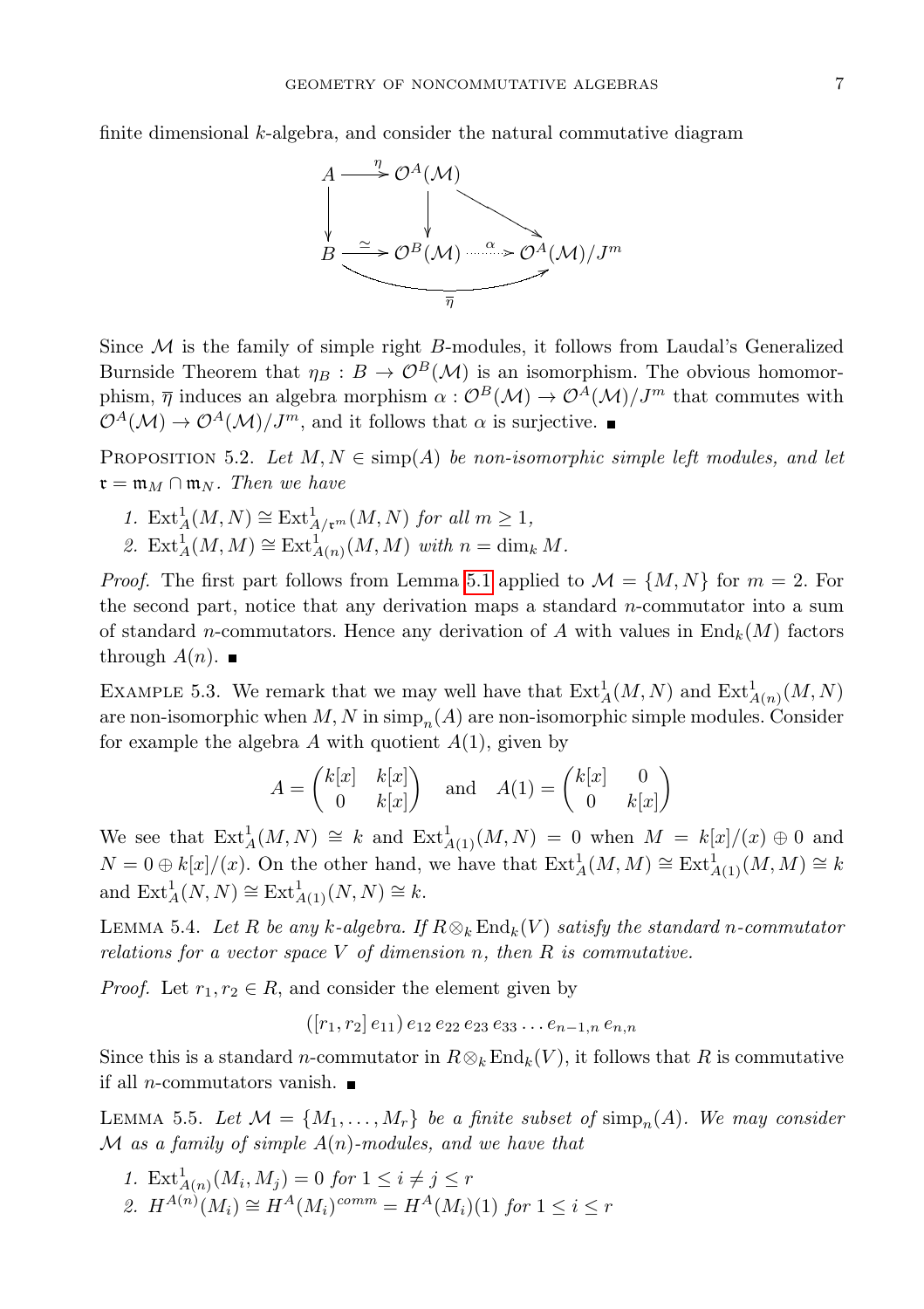In particular, the pro-representing hull

$$
H^{A(n)}(\mathcal{M}) = \begin{pmatrix} H^{A}(M_{1})^{comm} & 0 & \cdots & 0 \\ 0 & H^{A}(M_{2})^{comm} & \cdots & 0 \\ \vdots & \vdots & \ddots & \vdots \\ 0 & 0 & \cdots & H^{A}(M_{r})^{comm} \end{pmatrix}
$$

is commutative.

*Proof.* Let  $s_n$  be a standard *n*-commutator in  $\mathcal{O}^{A(n)}(\mathcal{M}) \cong M_n(H^{A(n)}(\mathcal{M}))$ . The algebra homomorphism  $\eta_m: A(n)/\mathfrak{r}^m \to \mathcal{O}^{A(n)}(\mathcal{M})/J^m$  induced by  $\eta: A(n) \to \mathcal{O}^{A(n)}(\mathcal{M})$  is surjective for all  $m \ge 2$  by Lemma [5.1.](#page-6-0) This implies that  $s_n = 0 \mod J^m$  for all  $m \ge 2$ , hence  $s_n = 0$ , and it follows from Lemma [5.4](#page-7-0) that  $H^{A(n)}$  is commutative. To prove that the commutativization  $H^A(M_i)^{\text{comm}} \cong H^{A(n)}(M_i)$ , we consider the commutative diagram



where  $M = M_i$  and  $Z(A(n))$  is the center of  $A(n)$ . The existence of  $\alpha$  is a consequence of the fact that  $I(n) \subseteq A$  maps to zero in  $H^A(M)^{\text{comm}} \otimes_k \text{End}_k(M) \cong M_n(H^A(M)^{\text{comm}})$ . We note that there are natural morphisms of formal moduli

$$
H^{A}(M) \to H^{A(n)}(M) \to H^{A}(M)^{comm} \to H^{A(n)}(M)^{comm}
$$

Since  $H^{A(n)}(M)$  is commutative, the composition

$$
H^{A(n)}(M) \to H^A(M)^{\text{comm}} \to H^{A(n)}(M)^{\text{comm}}
$$

must be an isomorphism. By Proposition [5.2,](#page-7-1) the tangent spaces of  $H^{A(n)}(M)$  and  $H^A(M)$  are isomorphic, and this proves that  $H^A(M)^{\text{comm}} \cong H^{A(n)}(M)$ 

COROLLARY 5.6. Let  $A = k\langle x_1, x_2, \ldots, x_d \rangle$ , and let  $M \in \text{simp}_n(A)$ . Then

$$
H^{A}(M)^{comm} \cong H^{A(n)}(M) \cong k[[t_1, t_2, \dots, t_{(d-1)n^2+1}]]
$$

*Proof.* See Corollary 5.11 in Procesi [\[6\]](#page-14-0).  $\blacksquare$ 

In general, the family  $\text{simp}_n(A)$  is, of course, not finite, and we consider the projective limit  $\eta(n)$  of the algebra homomorphisms  $\eta(\mathcal{M}) : A(n) \to \mathcal{O}^{A(n)}(\mathcal{M})$  for all finite subfamilies  $\mathcal{M} \subseteq \text{simp}_n(A)$ . By Lemma [5.5,](#page-7-2)  $\eta(n)$  is given by

$$
\eta(n): A(n) \to \prod_{M \in \text{simp}_n(A)} H^{A(n)}(M) \otimes_k \text{End}_k(M)
$$

We shall write  $O(n) = \text{Im } \eta(n)$  for the image of  $\eta(n)$ . We remark that  $\eta(n)$  is not injective in general; see Example 11 in Laudal [\[5\]](#page-14-1) for a counter-example.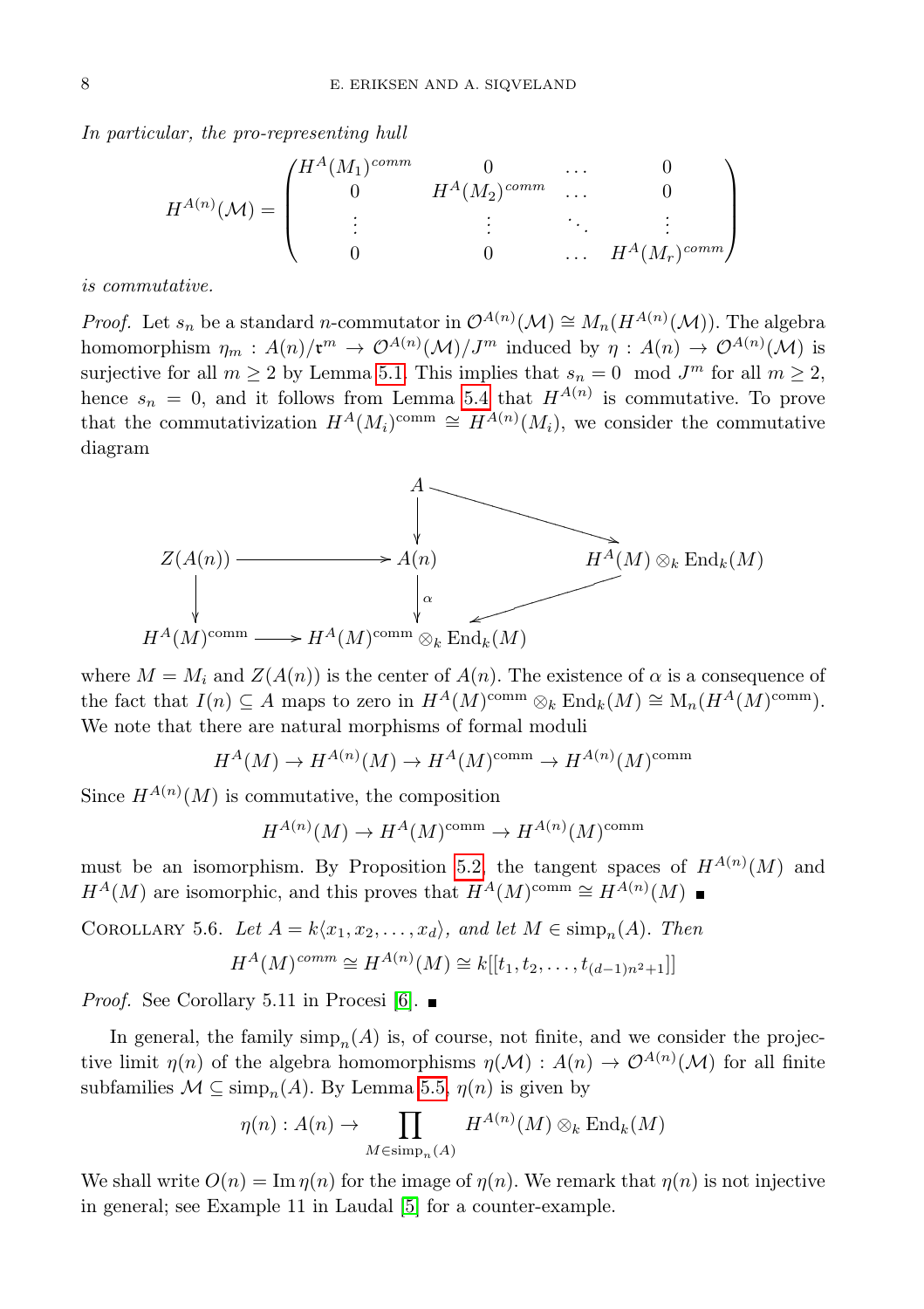Let us choose a k-linear base of M for any  $M \in \text{simp}_n(A)$ , and use this base to obtain an identification  $\text{End}_k(M) \cong M_n(k)$ . The codomain of  $\eta(n)$  is given by

$$
\prod_{M \in \text{simp}_n(A)} H^{A(n)}(M) \otimes_k \text{End}_k(M) \cong \text{M}_n(B(n))
$$

where  $B(n)$  is the commutative k-algebra

$$
B(n) = \prod_{M \in \text{simp}_n(A)} H^{A(n)}(M)
$$

Let  $\{x_1, x_2, \ldots, x_d\}$  be a set of generators of A as a k-algebra, and consider their images  $\eta(n)(x_i) = (x_i^{p,q}) \in M_n(B(n))$  for  $1 \leq i \leq d$ . Since  $B(n)$  is commutative, the subalgebra  $C(n) \subseteq B(n)$  generated by the elements  $\{x_i^{p,q}: 1 \le i \le d, 1 \le p,q \le n\} \subseteq B(n)$  is commutative. We notice that there are natural inclusions  $O(n) \subseteq M_n(C(n)) \subseteq M_n(B(n)).$ Hence there is a natural composition of  $k$ -algebra homomorphisms

$$
\alpha_M: \mathrm{M}_n(C(n)) \to \mathrm{M}_n(H^{A(n)}(M)) \to \mathrm{M}_n(k)
$$

for any  $M \in \text{simp}_n(A)$ , and therefore an induced composition of algebra homomorphisms of the centers

$$
Z(\alpha_M) : C(n) \to H^{A(n)}(M) \to k
$$

It follows that there is a natural set-theoretic injective map  $t : \text{simp}_n(A) \to \text{Max}(C(n)),$ defined by  $t(M) = \ker(Z(\alpha_M))$ , where  $\text{Max}(C(n))$  denotes the set of maximal ideals of  $C(n).$ 

PROPOSITION 5.7. For all  $M \in \text{simp}_n(A)$ , there is a natural isomorphism

$$
\widehat{C}(n)_{t(M)} \cong H^{A(n)}(M)
$$

*Proof.* The algebra homomorphism  $\eta_M : A(n) \to H^{A(n)}(M) \otimes_k \text{End}_k(M)$  is topologically surjective for any  $M \in \text{simp}_n(A)$  by Lemma [5.1.](#page-6-0) This means that we have a surjective homomorphism

$$
\widehat{C}(n)_{t(M)} \to H^{A(n)}(M)
$$

By the versal property of  $H^{A(n)}$ , there is a homomorphism  $H^{A(n)}(M) \to \widehat{C}(n)_{t(M)}$  that composed with the former gives an automorphism of  $H^{A(n)}(M)$ , and this implies that  $H^{A(n)}(M) \to \widehat{C}(n)_{t(M)}$  is injective. Let  $\mathfrak{m}_M = t(M) \in \text{Max}(C(n))$ . Since

$$
\mathrm{M}_n(C(n)) \subseteq \prod_{M \in \mathrm{simp}_n(A)} H^{A(n)}(M) \otimes_k \mathrm{End}_k(V)
$$

it follows that the finite dimensional k-algebra  $M_n(C(n)/m_V^2)$  sits in a finite dimensional quotient of some

$$
\prod_{M \in \mathcal{M}} H^{A(n)}(M) \otimes_k \mathrm{End}_k(M)
$$

where  $\mathcal{M} \subseteq \text{simp}_n(A)$  is a finite subset. However, the homomorphism

$$
A(n) \to \prod_{M \in \mathcal{M}} H^{A(n)}(M) \otimes_k \mathrm{End}_k(M)
$$

is topologically surjective by Lemma [5.1.](#page-6-0) Hence the morphism  $A(n) \to M_n(C(n)/m_M^2)$  is surjective, and this implies that  $H^{A(n)}(M) \to \widehat{C}(n)_{t(M)}$  is surjective.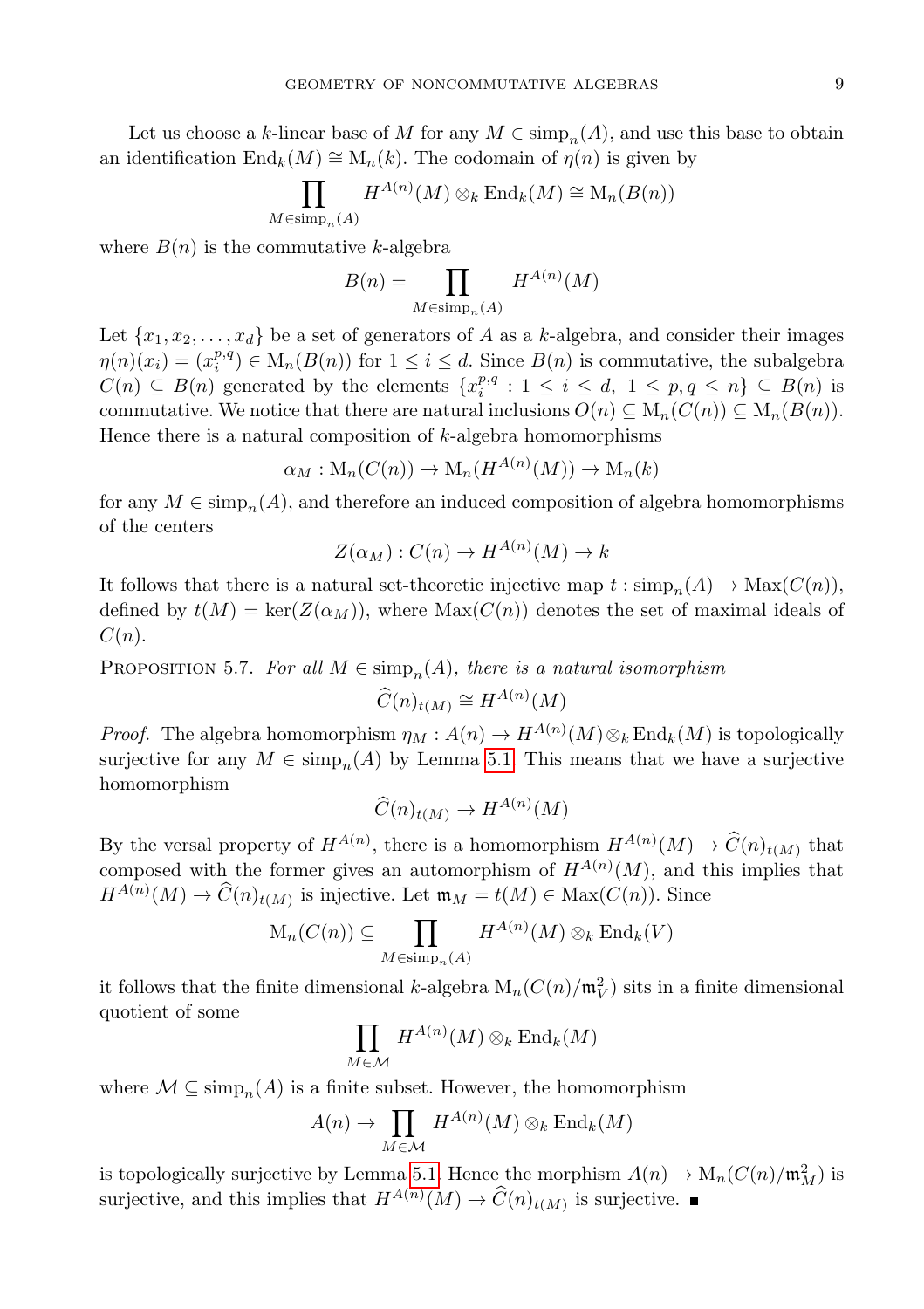THEOREM 5.8. For any  $M \in \text{simp}_n(A)$ , there exists a Zariski-open neighbourhood  $U_M$  of  $t(M)$  in  $\text{Max}(C(n))$  such that any maximal ideal  $\mathfrak{m} \in U_M$  is the image  $\mathfrak{m} = t(N) = \mathfrak{m}_N$ of a unique simple module  $N \in \text{simp}_n(A)$ . Let  $U(n) \subseteq \text{Max}(C(n))$  be the open subscheme

$$
U(n) = \bigcup_{M \in \text{simp}_n(A)} U_M
$$

Then  $O(n)$  defines a noncommutative structure sheaf  $O(n) = O_{\text{simp}_n(A)}$  of Azumaya algebras on the topological space  $\text{simp}_n(A)$  with the Jacobson topology. The center  $\mathcal{S}(n)$ of  $\mathcal{O}(n)$  defines a scheme structure on  $\text{simp}_n(A)$ , and there is a morphism of schemes

$$
\kappa: U(n) \to \mathrm{simp}_n(A)
$$

such that  $\widehat{S}(n)_{\kappa(M)} \cong H^{A(n)}(M)$  for all  $M \in \text{simp}_n(A)$ .

*Proof.* Let  $\rho : A \to M_n(k)$  be the structure homomorphism of  $M \in \text{simp}_n(A)$ . We write  $e_{ij} \in M_n(k)$  for the elementary matrices, and pick  $y_{ij} \in A$  such that  $\rho(y_{ij}) = e_{ij}$  for  $1 \leq i, j \leq n$ . Let  $\sigma$  denote a cyclic permutation of the integers  $\{1, 2, \ldots, n\}$  of order n, and define

$$
s_k = [y_{\sigma^k(1), \sigma^k(2)}, y_{\sigma^k(2), \sigma^k(2)}, y_{\sigma^k(2), \sigma^k(3)}, \ldots, y_{\sigma^k(n), \sigma^k(n)}]
$$

for  $0 \leq k \leq n-1$ . Moreover, let  $s = s_0 + s_1 + \cdots + s_{n-1} \in I(n-1) \subseteq A$ . We see that  $\rho(s) \in M_n(k)$  is a matrix with entry 1 in position  $(\sigma^k(1), \sigma^k(n))$  for  $k = 0, 1, \ldots, n-1$ and 0 in all other positions. In particular, det  $\rho(s) = \pm 1$ , hence det $(s) \in C(n)$  is non-zero at the point  $\mathfrak{m}_M \in \text{Max}(C(n))$  corresponding to M. Put  $U_M = D(\text{det}(s)) \subseteq \text{Max}(C(n)),$ and consider the localization  $O(n)_{\{s\}} \subseteq M_n(C(n)_{\{\text{det}(s)\}})$ , where the inclusion follows from general properties of localization. Any closed point  $\mathfrak{m}'_M \in U_M$  corresponds to an n-dimensional representation of A for which the element  $s \in I(n-1)$  is invertible. This representation can not have a m-dimensional quotient with  $m < n$ , so it must be simple.

Since  $s \in I(n-1)$ , the localized k-algebra  $O(n)_{\{s\}}$  does not have any simple modules of dimension other than n. In fact, for any finite dimensional  $O(n)_{\{s\}}$ -module M of dimension m, the image  $\hat{s}$  of s in End<sub>k</sub>(M) must be invertible. However, the inverse  $\hat{s}^{-1}$  must be the image of a polynomial of degree  $m-1$  in s. Therefore, if M is simple over  $O(n)_{\{s\}}$ , that is if the homomorphism  $O(n)_{\{s\}} \to \text{End}_k(M)$  is surjective, M must also be simple over A. Since  $s \in I(n-1)$  it follows that  $m \geq n$ . If  $m > n$ , we may construct in the same way as above an element in  $I(n)$  mapping into a nonzero element of  $\text{End}_k(M)$ . Since  $0 = I(n) \subseteq A(n)$ , and therefore  $I(n) = 0$  in  $O(n)_{\{s\}}$ , we have proved that  $m = n$ . By a theorem of M. Artin,  $O(n)_{\{s\}}$  must be an Azumaya algebra with center  $S(n)_{\{s\}} = Z(O(n)_{\{s\}});$  see Artin [\[1\]](#page-13-3). Therefore,  $O(n)$  defines a presheaf  $O(n)$  of Azumaya algebras on  $\text{simp}_n(A)$ , with center  $\mathcal{S}(n) = Z(\mathcal{O}(n))$ . Any  $M \in \text{simp}_n(A)$  corresponding to  $\mathfrak{m}_M \in \text{Max}(C(n))$  maps to a point  $\kappa(M) \in \text{simp}_n(A)$ . Let  $\mathfrak{m}_{\kappa(M)}$  be the corresponding maximal ideal of  $\mathcal{S}(n)$ . Since  $O(n)$  is locally Azumaya, it follows that

$$
\widehat{\mathcal{S}}(n)_{\mathfrak{m}_{\kappa(M)}} \cong H^{O(n)}(M) \cong H^{A(n)}(M) \blacksquare
$$

6. The noncommutative scheme structure. In this section, we shall use noncommutative deformations of modules to define localizations, and use this to construct a "structure" presheaf of noncommutative algebras on the Jacobson topology defined on the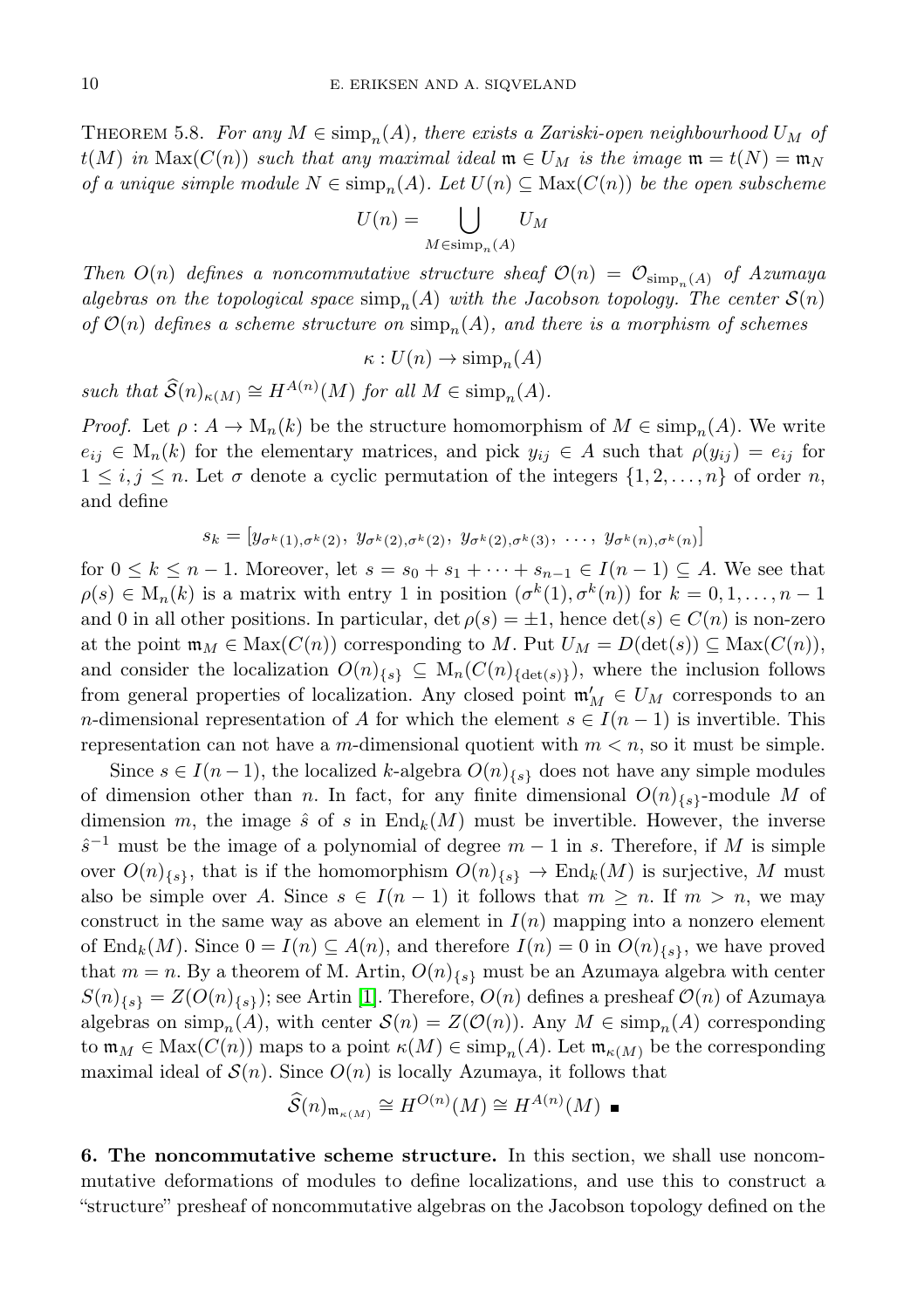space  $\text{simp}(A)$  of finitely dimensional simple modules. Recall that the Jacobson topology is the topology defined, just as the Zariski topology in ordinary algebraic geometry, by considering for any  $a \in A$  the subset  $D(a) := \{V \in \text{simp}(A) | \det(\rho(a)) \neq 0\}$ , and showing that this set forms a basis for a topology.

**6.1. Geometric localizations.** The localization L of a commutative k-algebra A in a maximal ideal  $\mathfrak m$  is given by the following universal property: It is a k-algebra L together with a diagram



such that  $\rho_L(a)$  is a unit in L whenever  $\kappa_A(a)$  is a unit in  $A/\mathfrak{m}$  and such that for any other L' with this property, there exists a unique morphism  $\phi: L \to L'$  such that  $\rho_{L'} = \rho_L \circ \phi$ . In the following,  $A$  is a not necessarily commutative, associative  $k$ -algebra.

DEFINITION 6.1. Let A be any k-algebra and  $\mathcal{M} = \{M_1, \ldots, M_n\}$  a family of right A-modules. Then L is called a *geometric localization of A in*  $M$  if there exists a diagram



such that  $\rho_L(a)$  is a unit in L whenever  $\kappa^A(a)$  is a unit in  $\prod_{i=1}^n \text{End}_k(M_i)$ , and if

$$
\mathcal{O}^A(\mathcal{M}) \simeq \mathcal{O}^L(\mathcal{M}).
$$

We write  $L = A_{\mathcal{M}}$ , and notice that geometric localizations might not be unique.

LEMMA 6.2. Assume that A is a geometric k-algebra, and that  $\mathcal{M} = \{M_1, \ldots, M_n\}$  is a family of finite dimensional, simple right A-modules. Then the geometric localization  $A_{\mathcal{M}}$  of A in  $\mathcal{M} = \{M_1, \ldots, M_n\}$  exists, and simp $(A_{\mathcal{M}}) = \mathcal{M}$ .

*Proof.* We consider the structural morphism for the family  $\mathcal{M}$ ;



The subalgebra  $A_{\mathcal{M}}$  of  $\mathcal{O}^A(\mathcal{M})$  generated by the image  $\eta(A)$  together with all inverses of elements in  $\eta(A)$  mapping to units in  $\prod_{i=1}^n \text{End}_k(M_i)$  is a geometric localization of A in M. If  $a \in A$  maps to a unit in  $\prod_{i=1}^n \text{End}_k(M_i)$ , there exists an element  $b \in A$  such that ab maps to 1. Then  $r := 1 - ab$  sits in the radical, and  $ab = 1 - r$  is invertible in  $O<sup>A</sup>(\mathcal{M})$ , since  $\mathcal{O}^A(\mathcal{M}) = \lim_{\leftarrow} \mathcal{O}^A(\mathcal{M})/\text{rad}^n$ , and so a is invertible, with a unique left=right inverse. To prove that  $\mathcal{O}(\mathcal{M}) = \mathcal{O}^{A_{\mathcal{M}}}(\mathcal{M})$ , we need only see that any deformation of M as an A-module is also a deformation as  $A_{\mathcal{M}}$ -module.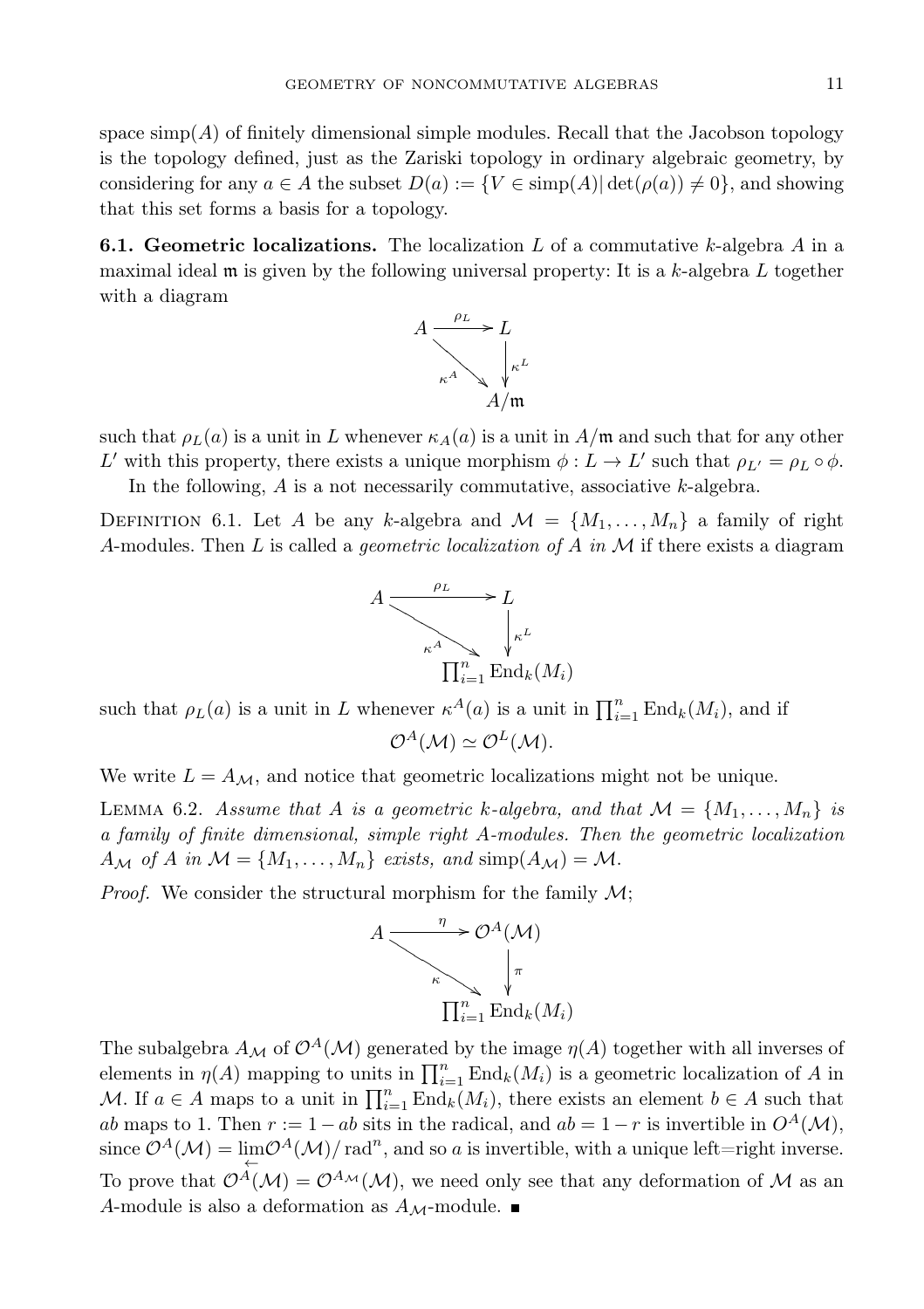For  $U$  any open set in the Jacobson topology, we *define* 

$$
\mathcal{O}(U) = \lim_{\substack{\leftarrow \\ \underline{c} \subseteq U}} A_{\underline{c}} \subseteq \lim_{\substack{\underline{c} \subseteq U}} \mathcal{O}^A(\underline{c})
$$

It is clear that this is a presheaf, the *structure presheaf*,  $\mathcal{O}_{\text{simp}(A)}$ , on  $X = \text{simp}(A)$ .

PROPOSITION 6.3. If A is geometric, we have an injective homomorphism,

 $A \subset \Gamma(\text{simp }A,\mathcal{O}_{\text{simp}(A)}) := A.$ 

If A is commutative, then  $(\text{simp}(A), \mathcal{O}_{\text{simp}(A)}) \simeq (\text{Spec}(A), \mathcal{O}_{\text{Spec}(A)})$ , restricted to the closed points.

Proof. The first statement follows by definition of geometric and the rest is clear. See also  $|5|$ .

DEFINITION 6.4. If  $A = A$  we call  $\dim_{\text{Pic}} A = (\dim_{\text{P}}(A), \mathcal{O}_{\text{simp}(A)})$  an affine prescheme, and we say that the set of simple A-modules  $|\text{simp}(A)|$  is a prescheme for A. A not necessarily commutative prescheme is a topological space with a presheaf of rings that can be covered by affine preschemes.

Notice that if A has finite nilpotency, i.e. if the kernel of the morphism,

$$
A \to \prod_{V \in \text{simp}(A)} \text{End}_k(V)
$$

is nilpotent, then  $A = \mathcal{A}$ , therefore  $|\text{simp}(A)|$  is a prescheme for A.

7. Example: The quantum plane  $A_q = k\langle x, y\rangle/(xy - qyx)$ . For  $|q| \neq 1$  the finite dimensional simple modules, are the points of the two coordinate axes.

Let for  $\alpha\beta = 0$ ,

$$
V_{\alpha,\beta} = A_q/(x - \alpha, y - \beta) = k \langle x, y \rangle / (x - \alpha, y - \beta) \cong k.
$$

Recall that for a general  $k$ -algebra A, and A-modules  $M, N$ ,

 $\mathrm{Ext}^i_A(M,N)\cong \mathsf{HH}^i(A,\mathrm{Hom}_k(M,N))$ 

where  $HH$  is the Hochshild cohomology. Also recall that  $\text{Hom}_k(M, N)$  is an A-bimodule by the action on  $\phi \in \text{Hom}_k(M, N)$  by  $a \in A$  given by  $(a\phi)(m) = \phi(ma)$  and  $(\phi a)(m) =$  $\phi(m)a$ . Computing the Hochshild cohomology leads to,

$$
\mathrm{Ext}^1_{A_q}(V_{\alpha,\beta}, V_{\alpha',\beta'}) \cong \mathrm{Der}_k(A_q, \mathrm{Hom}_k(V_{\alpha,\beta}, V_{\alpha',\beta'}))/\mathrm{Inner},
$$

where  $\text{Der}_k(A_q, \text{Hom}_k(V_{\alpha,\beta}, V_{\alpha',\beta'}))$  denotes the k-derivations from  $A_q$  to the bimodule  $\text{Hom}_k(V_{\alpha,\beta}, V_{\alpha',\beta'})$ , and where Inner denotes the derivations on the form  $\delta = \text{ad}(\phi)$ .

First of all, if  $q = 1$  we have the ordinary commutative affine plane, and everything is known. The points are exactly the simple one-dimensional modules  $V_{\alpha,\beta}$ ,  $\dim_k \text{Ext}^1_{A_1}(V_{\alpha,\beta}, V_{\alpha',\beta'}) = 1$  if  $(\alpha, \beta) = (\alpha', \beta')$ , otherwise 0, and the geometric localization at a point is the ordinary localization. In the rest of this section, we assume  $|q| \neq 1$ . The simple modules are then reduced to the modules,  $X_{\alpha} := V_{\alpha,0}$  and  $Y_{\beta} := V_{0,\beta}$ , and to,  $X_0 = Y_0 = V_{0,0}$ .

An easy computation leads to the results,

•  $\alpha = \beta = 0 \Rightarrow \text{Ext}_{A_q}^1(X_\alpha, X_\beta) = \langle d_x, d_y \rangle,$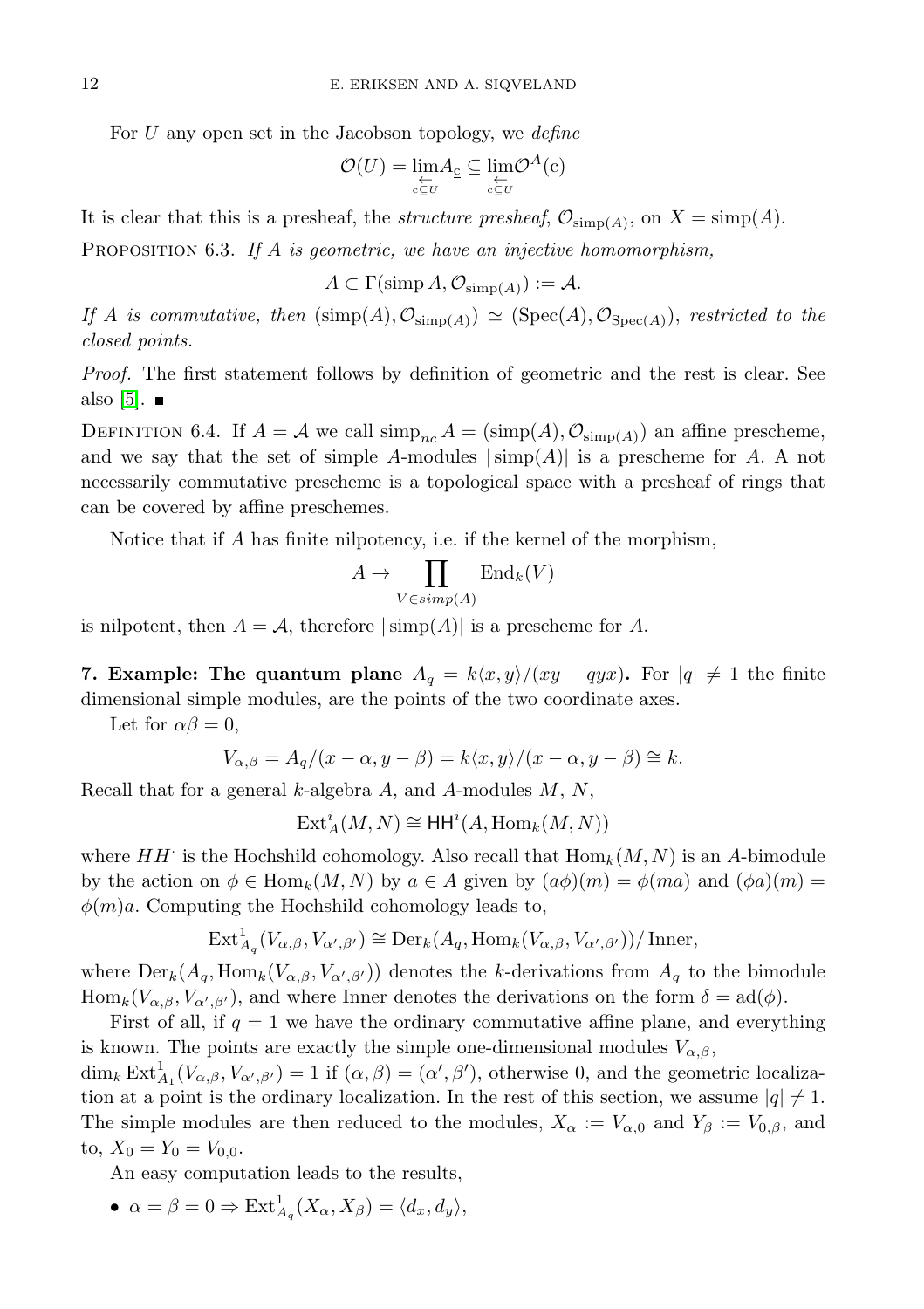- $\alpha = \beta \neq 0 \Rightarrow \text{Ext}_{A_q}^1(X_\alpha, X_\beta) = \langle d_x \rangle,$
- $\alpha = q\beta \neq 0 \Rightarrow \text{Ext}_{A_q}^1(X_\alpha, X_\beta) = \langle d_y \rangle,$
- otherwise  $\text{Ext}_{A_q}^1(X_\alpha,X_\beta)=0,$

where  $d_x$  (resp.  $d_y$ ) is the class of the derivation for which,  $d_x(x) = 1, d_x(y) = 0$ , (resp.  $d_y(x) = o, d_y(y) = 1$ .

To compute  $\text{Ext}^1_{A_q}(X_\alpha,Y_\beta)$ , for  $\alpha \cdot \beta \neq 0$  we notice that the trivial derivations are given by  $\mathrm{ad}_{\phi}(x) = \phi x - x\phi = \phi \alpha$ ,  $\mathrm{ad}_{\phi}(y) = \phi y - y\phi = -\beta \phi$ , or simply by,  $\mathrm{ad}_{\phi} = \phi(\alpha d_x - \beta d_y)$ . A general derivation  $\delta: A_q \to \text{Hom}_k(X_\alpha, Y_\beta) = k$  is given by the values,  $\delta(x) = \eta$ ,  $\delta(y) = \xi$ . The relation in  $A_q$ ,  $xy - qyx = 0$  implies the equation,

$$
0 = \delta(xy - qyx) = x\delta(y) + \delta(x)y - q(y\delta(x) + \delta(y)x) = \alpha\xi + \eta\beta.
$$

So, if  $\alpha \neq 0$ ,  $\xi = -\frac{\beta}{\alpha}\eta$  and  $\delta = \eta d_x - \frac{\beta}{\alpha}\eta d_y = \frac{\eta}{\alpha}(\alpha d_x - \beta d_y)$ . Similarly, if  $\beta \neq 0$ ,  $\eta = -\frac{\alpha}{\beta}\xi$ and  $\delta = -\frac{\alpha}{\beta} \xi d_x + \xi d_y = -\frac{\xi}{\beta} (\alpha d_x - \beta d_y)$ . So, in both cases we have,

$$
\text{Ext}_{A_q}^1(X_\alpha, Y_\beta) = 0.
$$

We notice that the remaining cases  $(Y_{\alpha}, Y_{\beta}), (Y_{\alpha}, X_{\beta})$  follows by symmetry, except for the case  $V := X_0 = Y_0$ . Now  $V = A_q/(x, y) \cong k$ , and we easily prove that,

$$
\mathrm{Ext}^1_{A_q}(V,V) \cong \mathrm{HH}^1(A_q, \mathrm{Hom}_k(V,V)) \cong \mathrm{Der}_k(A_q, \mathrm{End}_k(V))/\mathrm{Inner} = \langle d_x, d_y \rangle.
$$

Following the algorithm of computing generalized Massey Products in e.g. [\[7\]](#page-14-2), we find,

$$
\hat{H}(V) \cong k\langle\langle x,y\rangle\rangle / (xy-qyx)
$$

with the obvious algebraization  $A_q = H(V) = k\langle x, y \rangle / (xy - qyx)$ , and a canonical injection,  $\rho_{\underline{c}} : A_q \hookrightarrow H(V)$ . Hence also an injection  $\rho : A_q \hookrightarrow \Gamma(\text{simp}(A_q), \mathcal{O}_{\text{simp}(A_q)} = \mathcal{A})$ . However the element  $1+xy$  in A is a unit at all points of simp(A), therefore the inverse is an element of  $A$ , but not of A. This proves that  $A<sub>q</sub>$  does not map isomorphically to  $\Gamma(\text{simp }A_q, \mathcal{O}_{\text{simp }A_q})$  and so  $|\operatorname{simp }A_q|$  is not a scheme for  $A_q$ .

Acknowledgements. The authors would like to thank the referee for several suggestions improving the paper. We would also like to thank the organizers of the conference Algebra, Geometry and Mathematical Physics '09 in Będlewo.

#### References

- <span id="page-13-3"></span>[1] M. Artin, On Azumaya algebras and finite dimensional representations of rings, J. Algebra 11 (1969), 532–563.
- <span id="page-13-1"></span>[2] E. Eriksen, An introduction to noncommutative deformations of modules, in: Noncommutative Algebra and Geometry, Lect. Notes Pure Appl. Math. 243, Chapman & Hall/CRC, Boca Raton, FL, 2006, 90–125.
- <span id="page-13-2"></span>[3] E. Formanek, The Polynomial Identities and Invariants of  $n \times n$  Matrices, CBMS Regional Conference Series in Mathematics 78, 1991.
- <span id="page-13-0"></span>[4] O. A. Laudal, Noncommutative deformations of modules, Homology Homotopy Appl. 4 (2002), 357–396.